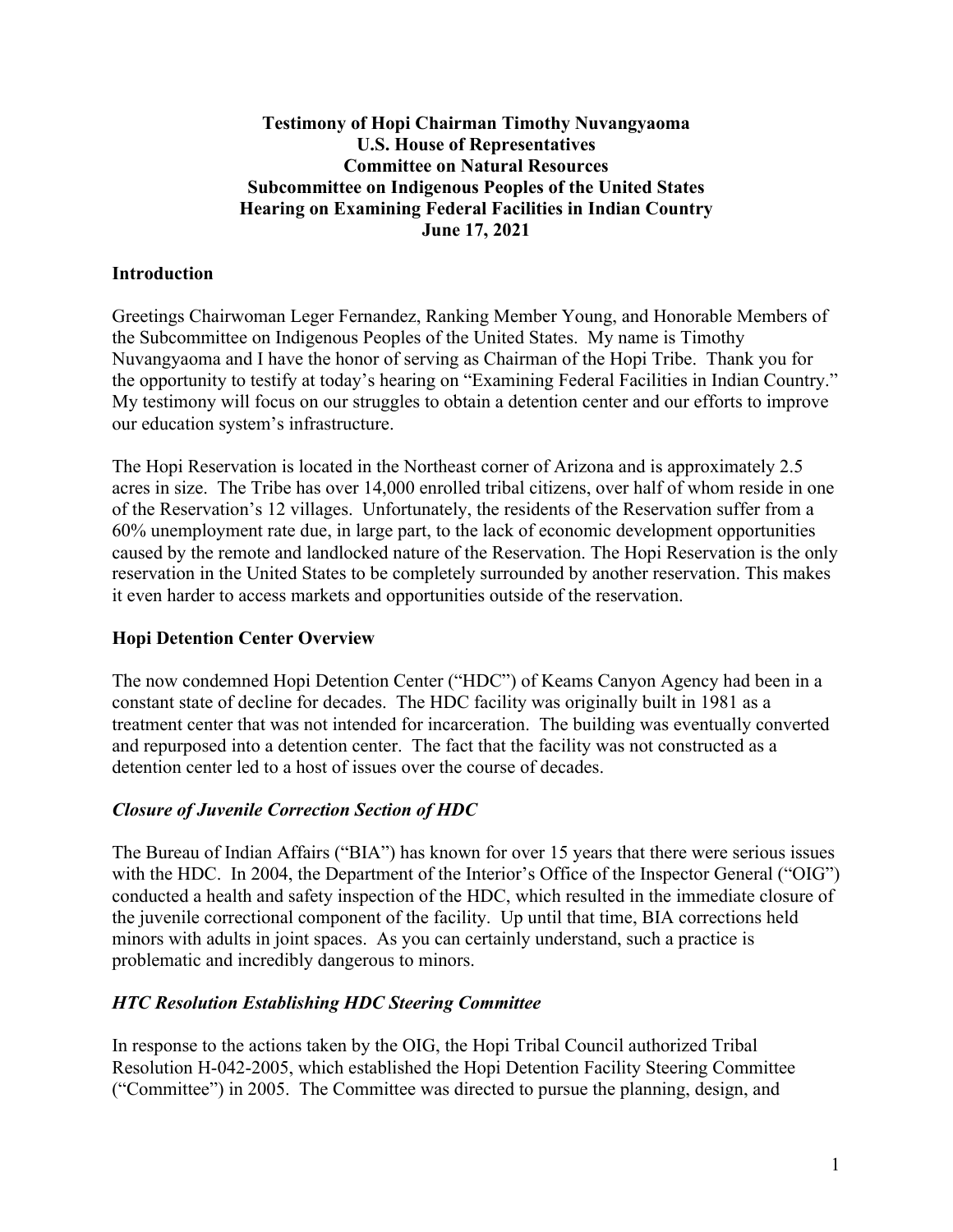construction of a new Hopi detention facility on the Hopi Reservation. The Tribe allocated \$1 million to the Committee to fulfill its mission and the Committee ultimately developed plans for a permanent facility. However, at the time there were no federal funds available to carry out the project.

# *Declining Conditions at HDC*

Despite knowledge of the issues at HDC, it remained in operation and was being used to incarcerate inmates who had either been sentenced to 30 days or less or who were awaiting hearings in the Hopi Tribal Courts. Additional inspections of the HDC between 2013-2015 led to portions of the building being deemed unsafe and uninhabitable. Inmates who had been formally sentenced to more than 30 days of incarceration were transported to other facilities. The BIA contracted bed space at Navajo County Jail, in Holbrook, Arizona; Coconino County Jail, in Flagstaff, Arizona; Arizona State Prison Complex, in San Luis, Arizona; and Chief Ignacio Adult Detention Facility, in Towoac, Colorado.

# *BIA-OJS Visit 2015/ Discussion Regarding Temporary Facility*

In February 2015, the Director of Bureau of Indian Affairs- Office of Justice Services, met with Hopi tribal leaders to discuss the building of a new detention facility. BIA-OJS recognized that there was a need for a new facility and had indicated plans for a transition from the old facility to a temporary facility while the new facility was constructed. Further discussions were held regarding the temporary facility, which was to include two components to cover the needs of the correctional and administrative staffs. The temporary facility would also allow for the detainment of individuals for up to eight hours.

## **HDC Closure**

In October 2016, the BIA formally condemned and closed the HDC without properly consulting with the Chairman's office or the Hopi Tribal Council. The closure, which was due to structural issues, caused all inmates and personnel to be immediately evacuated from the HDC. Any new arrestees were to be booked and transported to Navajo County Jail within one hour of booking. Further, a change of orders was issued from BIA-OJS Hopi Agency instructing all officers that they would have to conduct the transport related to any arrests made. This instruction was also given to the Hopi Resource Enforcement Services (HRES) officers, who act as a secondary law enforcement agency when services are requested by BIA-OJS.

# *Hopi Declares State of Emergency*

Following the BIA's abrupt condemnation and closure of the HDC, the Hopi Tribe declared a state of emergency (Hopi Tribe Executive Order #03-2016) in December 2016. The closure caused a great strain on law enforcement's ability to respond to public safety issues, leaving tribal citizens and reservation residents vulnerable. Law enforcement was having to transport prisoners to jails 80 miles away, officers were instructed to conduct "cite and release" for many minor crimes, and criminals were emboldened by the fact that there was little chance of being incarcerated.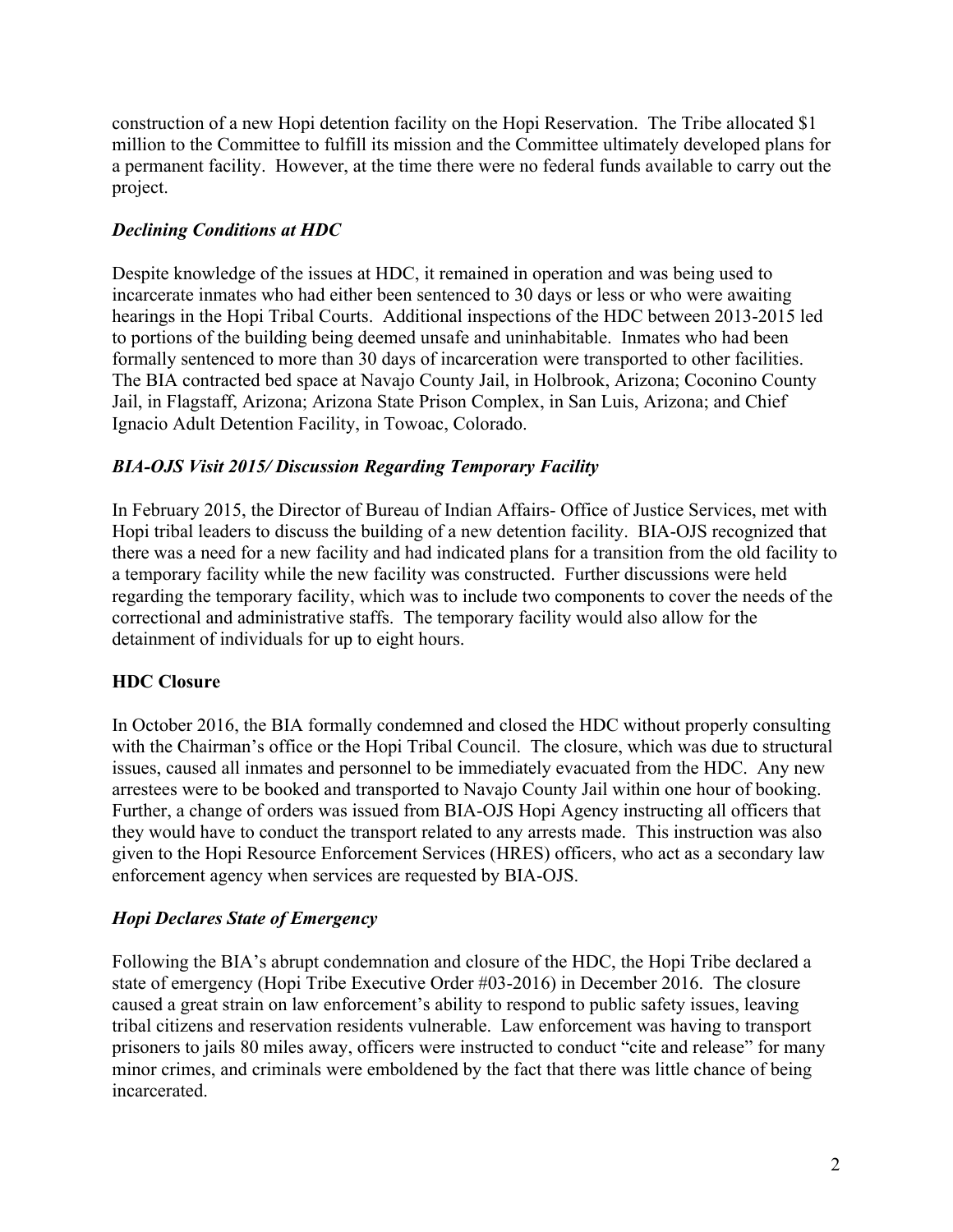#### **Pursuit of a Permanent Detention Facility**

The Tribe immediately began engaging the BIA headquarters and our Congressional delegation with a great sense of urgency after the condemnation. The BIA assured the Hopi Tribal Council that it was contracting for temporary wheeled units to immediately address the situation. However, the timeline for execution of the contracts and delivery of the temporary units was continuously delayed. We held additional meetings with the BIA in January and February 2017 but made no progress.

In March 2017, a Hopi delegation traveled to Washington, D.C. to discuss the situation directly with the Acting Assistant Secretary—Indian Affairs. The delegation also met with numerous offices in the House and Senate, as well as the White House Office of Management and Budget. Alarmed by the situation with the HDC, the House Subcommittee on Indian, Insular, and Alaska Native Affairs invited the former Hopi Chairman to testify before the Subcommittee.

Meanwhile, the situation with the HDC continued to deteriorate. In May 2017, the BIA-OJS Phoenix sent the Hopi Chief of Police a letter to discuss the use of contract bed space at non-BIA correctional facilities such as the ones the BIA contracts with to house Hopi inmates. The letter stated that "in the coming month, we are expecting a significant cut to our budget [and] due to these cuts, we will be closely monitoring the usage of these contracts." The letter then reduced the allocation of bed spaces to hold prisoners. At the same time, the BIA sent the Tribe's prosecutor a draft motion to commute sentences of prisoners.

In June 2017, the Tribe had a call with former Acting Interior Deputy Secretary James Cason and demanded action and firm commitments. The call resulted in assurances from the BIA, including: HDC would be the number one construction priority for BIA/OJS; BIA would not reduce its contracted bed space; BIA confirmed that contracts for two temporary modular units had been approved; and BIA agreed to pursue a \$5 million reprogramming request to build the permanent HDC replacement facility. In addition, the BIA apologized for the draft commutation memorandum, stating that it was sent in error.

In July 2017, the Department of the Interior ("Department") sent letters to the leaders of the House and Senate Interior Appropriations Subcommittees, which noted that the HDC closure "has resulted in a negative impact on public safety at Hopi." Further, the Department notified the subcommittees of its proposal to reprogram \$5 million within Indian Affairs' Public Safety & Justice Construction Appropriation to address the "emergency situation" by allowing for the construction of a detention facility to replace the condemned building. The Department estimated that the reprogrammed funds would cover 100 percent of the replacement costs. "Once initiated, project completion could be accomplished within seven to nine months," the letter stated.

In August 2017, the Tribe received confirmation that the \$5 million reprogramming request had been approved. The Tribe sent letters to the House and Senate Interior Appropriations Subcommittees thanking them for approving the reprogramming request. Our letters noted that the BIA estimated that it would take nine months to a year for the new detention center to be constructed and operational. That same month, the Department's Division of Facilities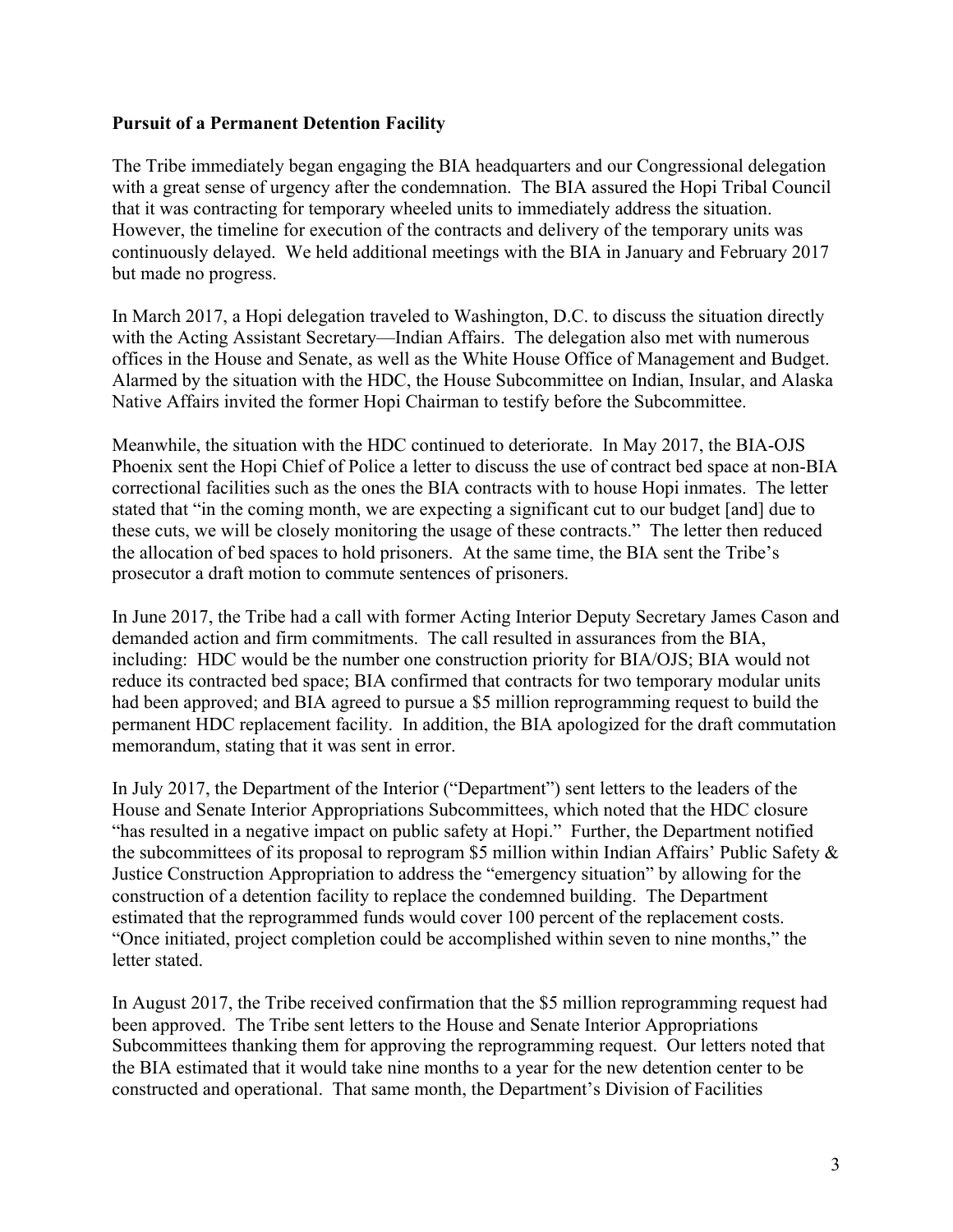Management & Construction (DFMC), Indian Affairs requested to consult with the Tribe on the construction of the new Detention Center.

## **Status of HDC & Tribal Efforts**

Nearly four years later, there is no broken ground, only broken promises. This is the fourth time I have testified before Congress regarding the Hopi Detention Center, and the previous Hopi Chairman also testified before Congress on the HDC. We have written letters to the Interior Department; our Congressional Delegation has written letters to the Interior Department. We have had numerous meetings with Interior officials; our Congressional Delegation has had meetings with Interior officials. We have had the BIA/OJS Director visit the HDC and the inadequate temporary units. In response to all these actions, all we ever received were excuses. We are tired of the excuses; we need the Hopi Detention Center constructed and operational.

## *Latest Update from DFMC*

The most recent update from the DFMC is that the deadline for contractors to bid on the project has been pushed back from the spring and is now July 12, 2021. The proposals will then be reviewed over the course of several weeks and then a contractor will be selected. Subsequently, the contractor will work to complete 100 percent of the design phase. All in all, it was indicated that a shovel may enter the ground in February 2022. The most promising news from our last conversation was that additional funding for the Hopi Detention Center has been set aside solely for the purposes of the project.

## **Recommendations on HDC & DFMC**

To say that the Hopi people are frustrated with the delays on this project is a major understatement. We urge the Subcommittee to continue to conduct oversight to ensure that the BIA completes the Hopi Detention Center as quickly as possible. We also need someone at the Interior Department to take responsibility. According to the Office of the Assistant Secretary— Indian Affairs organizational chart, the DFMC falls under the authority of the Deputy Assistant Secretary—Indian Affairs (Management). If this is the case, this official has yet to play a role with the Hopi Detention Center project. This needs to change.

## **Poor Conditions at Hopi Schools**

The Hopi Tribe is also dealing with significant health and safety issues at several Hopi schools. The Hopi Day School (HDS) is over 100 years old, with most of the building made from logs. As you can imagine, there are significant structural issues that require constant upkeep and repairs. Further, the HDS does not have an adequate HVAC system. Despite the poor condition of the HDS, it is not on the BIA's school construction priority list.

The Keams Canyon Elementary School (KCES), which was built in 1935, has major health and safety concerns, including: cracked walls, a leaking roof, and retention walls that need major repairs. There are also water quality concerns at the KCES due to high arsenic concentrations. The KCES has been on the BIA's school replacement priority list since 2004.